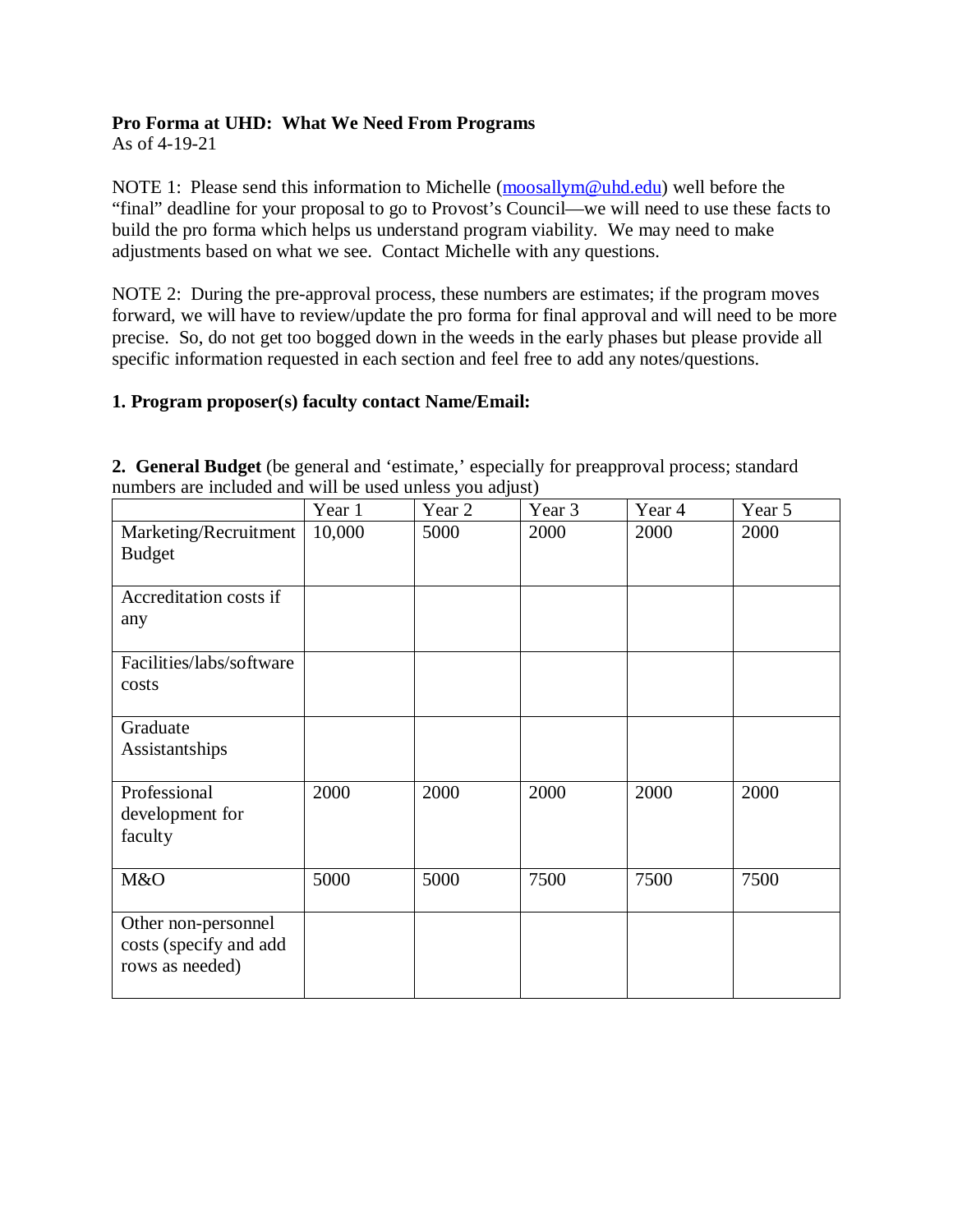### **3. Program Design**

Please complete the table and add a chart with proposed schedule for degree completion, assuming full-time status [=9 grad or 15 undergrad] (e.g., how many hours per semester, 1-year, 2-year?).

| <b>CIP</b> code<br>Look at this website for best match:<br>http://www.txhighereddata.org/Interactive/CIP/; if you want to see what<br>other programs chose, look here:<br>http://www.thecb.state.tx.us/apps/ProgramInventory/ProgSearchForm.cfm                                                                                   |  |
|-----------------------------------------------------------------------------------------------------------------------------------------------------------------------------------------------------------------------------------------------------------------------------------------------------------------------------------|--|
| # credit hours in program total                                                                                                                                                                                                                                                                                                   |  |
| Number of new courses to be created<br>(and indicate how many are required, how many are electives);<br>note that ideally, you will not be creating a lot of electives for<br>an initial program set-up—e.g, for a graduate program if you<br>have 18 hours of electives, then you shouldn't create more than<br>7-8 new courses] |  |
| <b>Number of existing courses</b> to be used in program<br>(and indicate how many are required, how many are electives)                                                                                                                                                                                                           |  |
| Average class size across program<br>(if bachelor's degree, just focus on the upper-division course<br>average size)                                                                                                                                                                                                              |  |

# **4. Enrollment Projections**

Please complete the table below to the best of your ability.

Assume both part-time and full-time students that make up the "total new students. FTSE should include FT and PT/2.

Include summer enrollments, if relevant, in the same year as fall enrollments.

Subtract students as necessary for projected graduations or attrition. Assume 4-year graduation for undergrad programs for full-time students and 2 years for graduate. If otherwise, please explain. Explain assumptions.

- **What % attrition did you assume and why? (recommend at least 10% per year)**
- **What % PT students did you assume? (recommend 35-50%)**